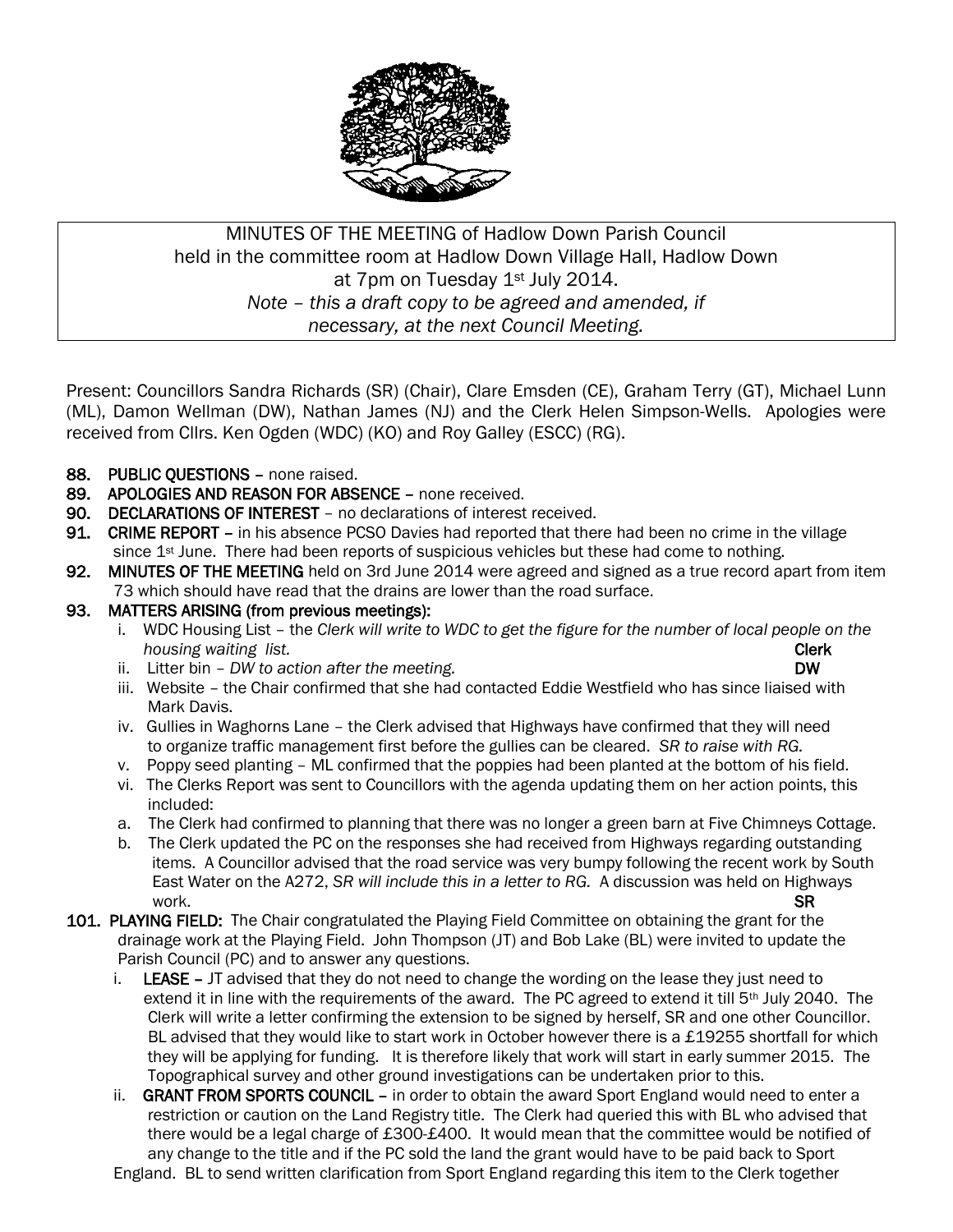with the exact wording that would need registering. The PC agreed for the Clerk to get legal advice once she had received the information. Due to time constraints it may be necessary to hold an extra meeting regarding this item.

## 94a. PLANNING APPLICATIONS:

- i. WD/2014/1060/F BURG HILL, WILDERNESS LANE, TN22 4HU New vehicular access to provide off-road parking area to improve road safety – The Parish Council support the application. (6/0)
- ii. WD/2014/1005/F GREYSWOOD FARM, HOWBOURNE LANE, BUXTED, TN22 40D Double garage and log store – The Parish Council support the application. (6/0)

## b. APPROVED APPLICATIONS:

- i. WD/2014/0814/F ST MARK'S C OF E PRIMARY SCHOOL The relocation of 2 no. air conditioning units and the addition of a draught lobby to the access doors to the playground.
- ii. WD/2014/0773/LB STOCKYARDS FARM, STONEHURST LANE Internal and external alterations.

## c. PLANNING MATTERS:

- i. The Clerk updated the PC on correspondence she had received regarding a bar possibly being built in the garden at Hebe Haven. She had contacted Enviromental Health and Planning who confirmed that no work had been undertaken and that planning permission would be required.
- ii. The Clerk updated the PC on correspondence she had received from the Land Registry regarding the burial ground driveway, it was agreed not to take this further at this stage..
- 95. REPORT FROM CLLR. KEN OGDEN WDC in KO's absence ML reported that WDC have appointed contractors to do the nitrogen monitoring at Ashdown Forest however it hasn't yet started. WDC are setting up SANGs and have been discussing the brown fill sites that they can't do anything with due to Ashdown Forest 7km exclusion zone. KO had a meeting with the Chamber of Commerce in North Wealden regarding issues over the 7km zone.
- 96. BANK RECONCILIATION: for June 2014 was agreed and signed. The Clerk confirmed that the overpayment to WDC had been paid back into the bank account.

## 97. OTHER FINANCE MATTERS :

- i. The Clerk updated the PC on the cost of the wreaths for the commemorative service. It was agreed to donate £79.
- ii. Quarterly finance report the Clerk had sent out the report prior to the meeting together with accompanying notes. She clarified some of the figures for Councillors.
- 98. COMMUNITY PLAN The Chair updated the PC on the recent meeting of the Community Plan Working Group. It has been agreed with Eddie Westfield that as it isn't possible to host the mapping on the village website that there will be a link on there to the High Weald website which will have the maps. The copyright on the tithe maps still needs sorting. Mark Davis has produced a number of walks which he will be walking and other members of the group are also encouraged to undertake them and highlight any concerns. CE is due to look at the horse crossing in the Ashdown Forest and will then liaise with Highways. *SR will send out possible dates for the next meeting.* SR
- 99. CHECKING OF GULLIES the Clerk handed out the maps of gullies to Councillors. She asked that Councillors highlight any gullies that are missing from the maps. *Councillors will mark those that need* work done to them and bring the maps back to the September meeting. **ALL**
- 100. VILLAGE FAYRE- a discussion was held on the PC having a stall. It was agreed  $(4/2)$  to continue with a stall and that the Clerk would purchase election promotional materials. *SR to provide display stands. GT*  to see if he can provide a gazebo and the Clerk will produce name badges. **SR/GT/Clerk**  GT to arrange for the next newsletter to be available on the stand. It was suggested that the following items appear in the next edition: Community Plan and update on walks, gullies, tree warden role and the playing field grant.
- 102. MEETING DATES FOR 2015 the meeting dates were agreed
- 103. BROADBAND the Chair advised that a number of complaints had been received, ESCC have now issued a statement regarding the lack of superfast broadband in Hadlow Down. It was agreed that *SR would write to RG* regarding the PC's concern that the celebratory event was held in Hadlow Down and advertising the village as one of the first to receive superfast broadband when it wasn't actually available.SR
- 104. DOG FAECES IN HALL LANE the Clerk had received correspondence regarding the amount of dog faeces in Hall Lane. An article has gone in the Parish Magazine and WDC have been contacted to ensure that the dog bin by the Village Hall is emptied. The Clerk has since been advised that the situation has improved.
- 105. 1<sup>st</sup> AID TRAINING NJ provided information on the Red Cross 1<sup>st</sup> aid training. The PC agreed to fund 3 people for the full day training and then another 3 in 18 months time. *NJ to raise with the EP committee.* NJ

The Clerk confirmed that the first aid training being given to the TN22 Club wasn't suitable for the